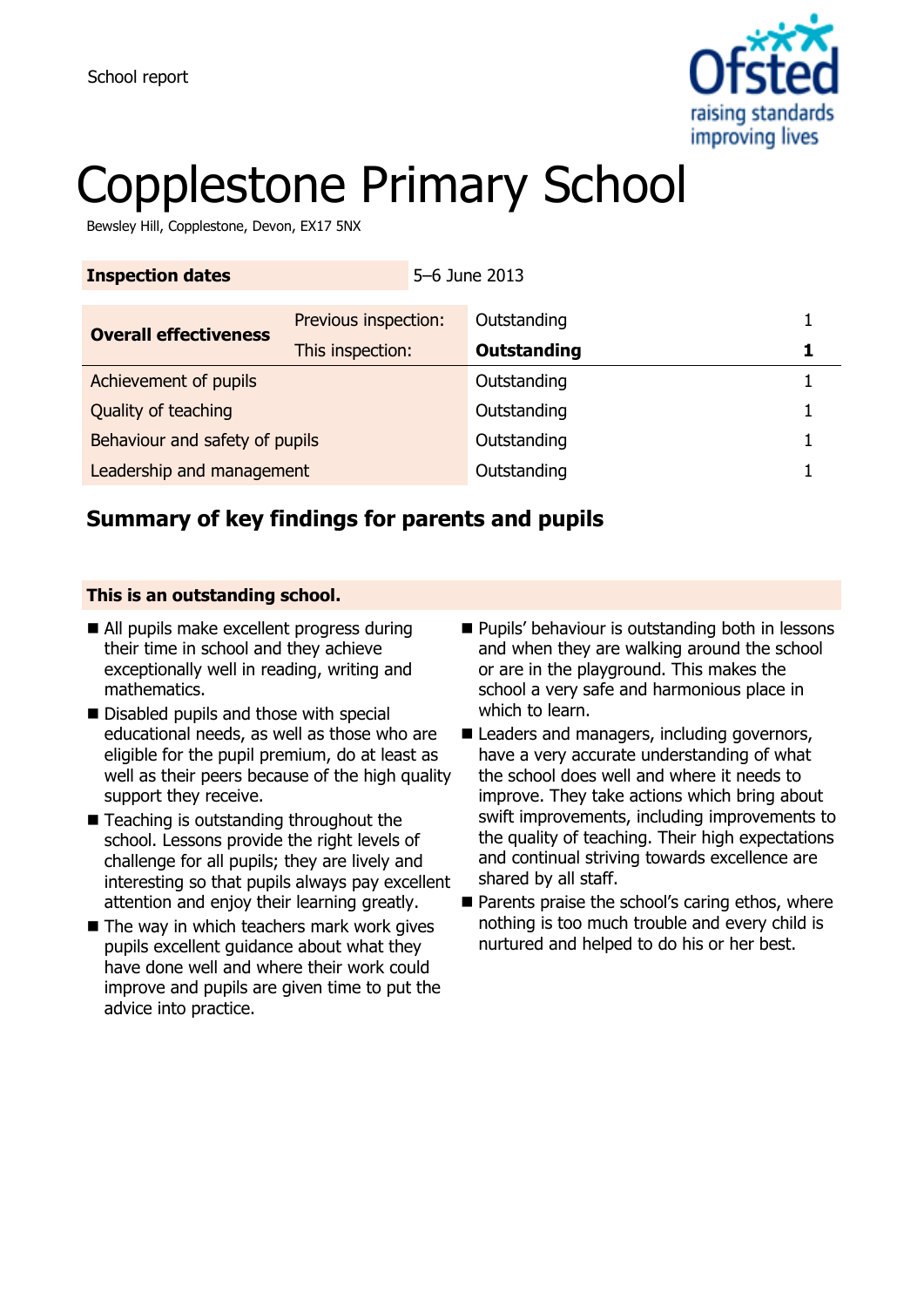### **Information about this inspection**

- **Inspectors observed teaching and learning in 15 lessons and parts of lessons.**
- Discussions were held with the executive headteacher, head of teaching and learning, other leaders in school, members of the governing body, a representative of the local authority, parents and carers, and pupils.
- Inspectors took account of 19 responses to the online questionnaire (Parent View) as well as the views of parents and carers in the playground.
- Information about how school leaders know how good the school is and their plans for making it better, as well as assessment information, minutes of meetings of the governing body, teachers' plans, pupils' work and safeguarding procedures were examined.
- Inspectors analysed 19 questionnaires completed by staff.

### **Inspection team**

Jeanne Simpson, Lead inspector **Additional Inspector** 

**Faysal Mikdadi Additional Inspector**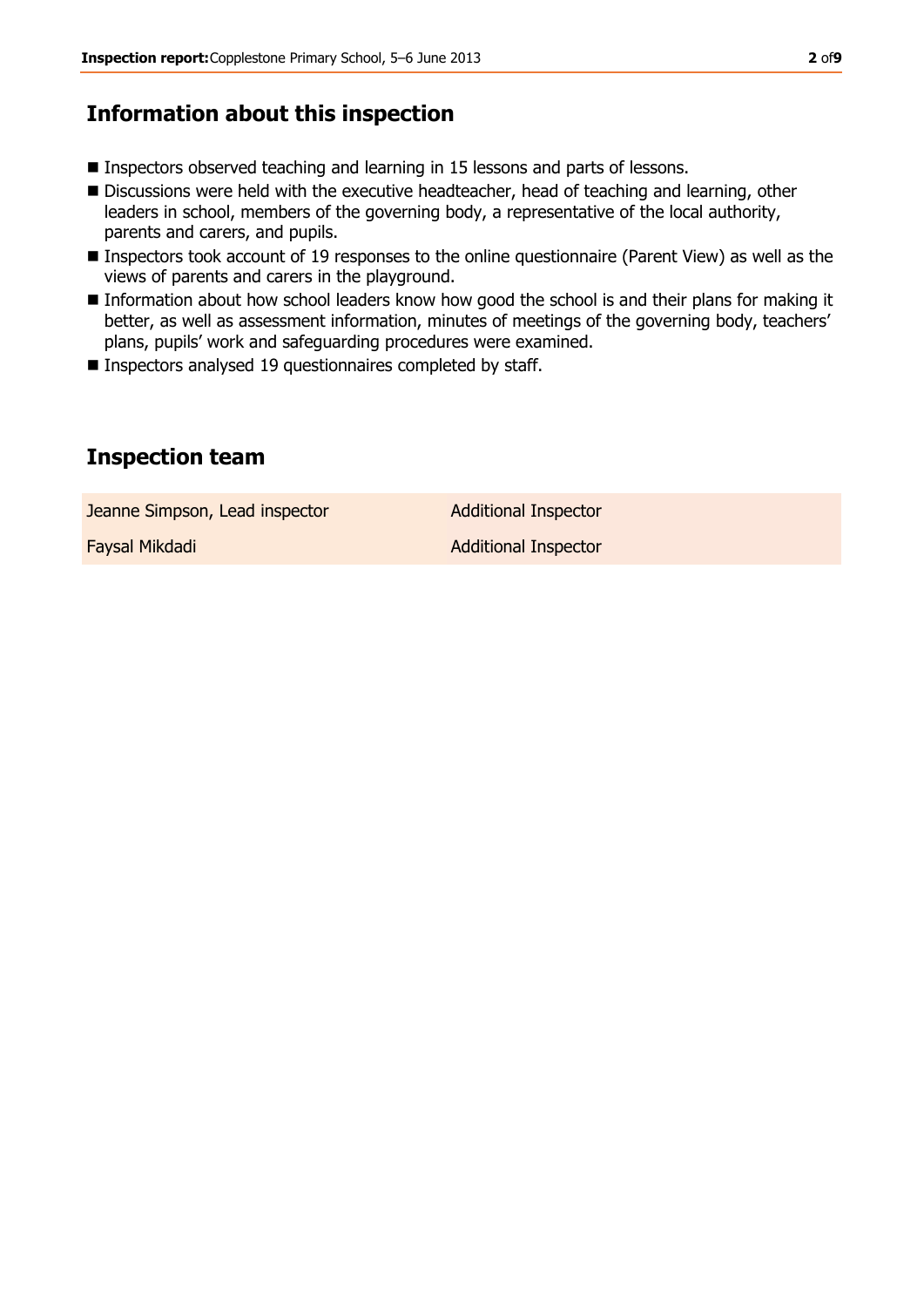## **Full report**

### **Information about this school**

- Copplestone is a smaller than average-sized primary school.
- Copplestone is part of the Mid Moors Federation with Spreyton Primary School. There is an executive headteacher who leads both schools. The schools are managed by the same governing body and they have joint budgetary arrangements.
- The headteacher is a National Leader of Education.
- The proportion of pupils known to be eligible for the pupil premium (which is additional funding provided for children in local authority care, children of service families and those who are known to be eligible for free school meals) is below average. There are currently no children from service families on the school's roll.
- Most pupils are of White British heritage.
- $\blacksquare$  The proportion of pupils and those with special educational needs supported through school action is much higher than average. The proportion of pupils at school action plus or with a statement of special educational needs is above average.
- The proportion of pupils who join and leave the school at different points in the school year is much higher than average.
- $\blacksquare$  The school meets the government's current floor standards, which set the minimum expectations for pupils' attainment and progress.

### **What does the school need to do to improve further?**

Develop further pupils' understanding of the skills they use when they learn well and create opportunities for them to apply these skills in lessons at all times.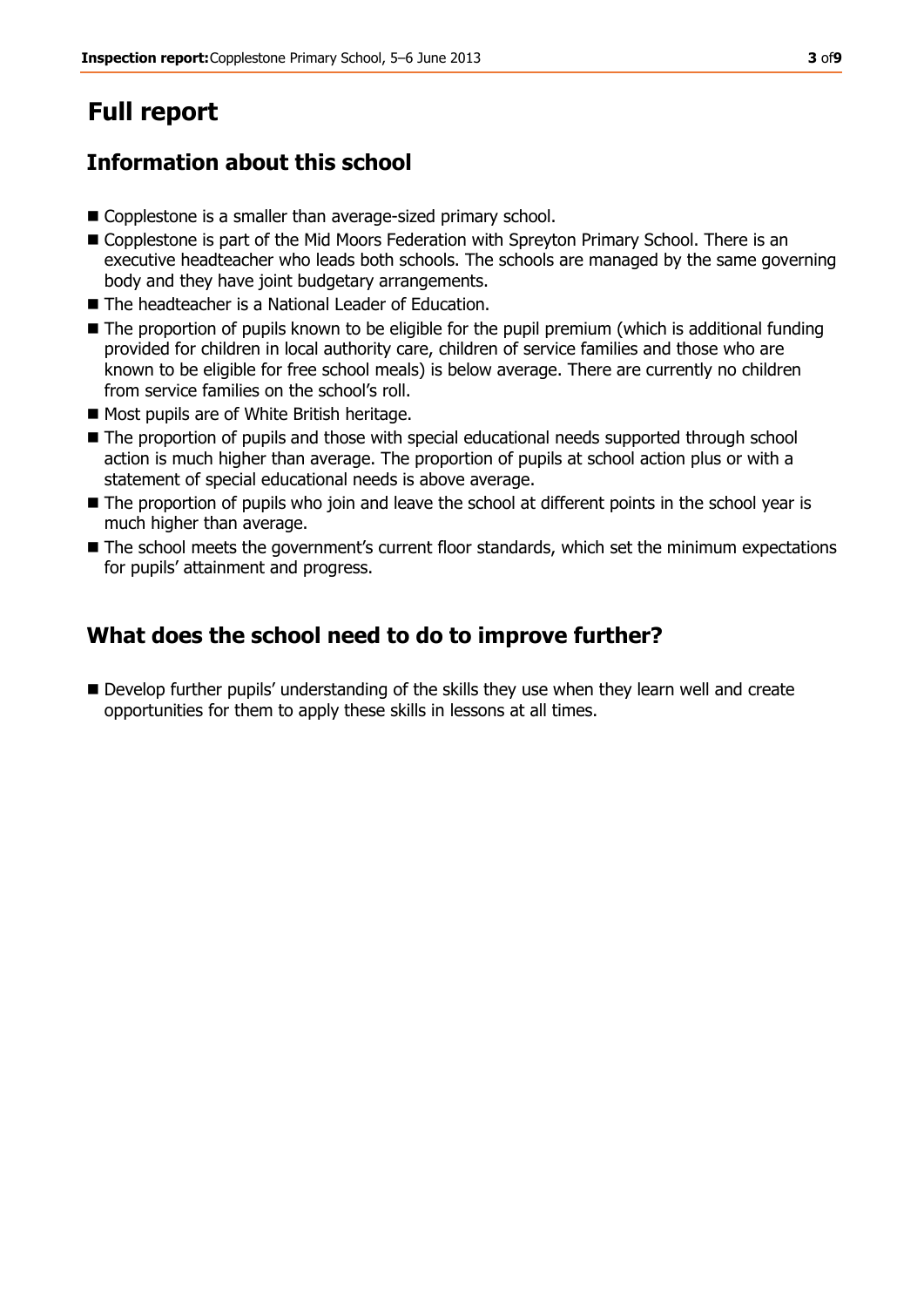### **Inspection judgements**

#### **The achievement of pupils is outstanding.**

- A large majority of children come into Reception with skills that are well below those expected for their age. They make outstanding progress across the school, leaving at the end of Year 6 with above average levels of attainment.
- **Progress has accelerated this academic year in all subjects, in all year groups and for all groups** of pupils, including disabled pupils and those who have special educational needs. The pupils who are supported by the pupil premium also make progress that is equally as good as, and often better than, that of their peers. This is because the extra support they receive in class or in small groups is carefully chosen to meet the needs of each individual child. There are no significant gaps between their attainment and the attainment of other pupils in the school.
- **Pupils read confidently and enjoy doing so. This is because they develop an excellent** understanding of phonics (letters and the sounds they make) from an early age. This love of reading continues to be encouraged, both at home and in school, so that they can tackle complex texts with confidence by the time they leave.
- **Pupils develop excellent skills in speaking and listening because they are given many** opportunities to practise these skills throughout their time in the school. Their ability to discuss their understanding in lessons is exceptionally strong. They are able to make mature observations about their learning and are confident to put the teachers right if necessary!
- At the end of Key Stage 1, attainment overall is consistently well above average and on course to be even higher this year. Last year, more than double the number of pupils attained the higher level in mathematics compared with national averages. However, the standards attained by boys in writing were much lower than those of the girls. This was immediately identified by leaders and swift and effective action has been taken to close the gap.
- Standards at the end of Key Stage 2 in 2012 were broadly in line with national averages which was a fall from previous years. This was in spite of the carefully targeted and appropriate additional support that had been provided. The attainment and progress of pupils currently in Year 6 is on course to be significantly better than national averages.
- **Disabled pupils and those who have special educational needs reach standards that are above** national averages because their needs are thoroughly explored and regular checks are made to make sure that they are making as much progress as possible.
- Achievement in all subjects is equally strong so that pupils leave the school with the skills that they need to succeed in the next phase of their education.

### **The quality of teaching is outstanding.**

- At every stage of their time in the school, pupils are able to benefit from outstanding teaching. Teachers use information about how well pupils are doing to plan lessons which provide just the right level of challenge for all ability groups. Pupils responded with a resounding 'Yes' when asked if they enjoy school. They say that teachers are really friendly and are never too busy to talk to them.
- **Teachers mark work very thoroughly and give the pupils clear information about what they have** done well and how they can improve. Pupils are encouraged to respond to the teachers' comments and they are given time to revise or edit their work so that the next time they meet the same learning, they do not make the same mistakes. Pupils are also given frequent chances to assess their own work as well as comment on that of their peers. The outstanding progress in the books shows that this approach is very successful.
- **Pupils in Years 5 and 6 are beginning to explore their understanding of what helps them to learn** well, and development of this initiative across the school has the potential to help all pupils to develop the skills they need to become lifelong learners.
- Pupils know their targets and can talk about them knowledgeably. The targets are regularly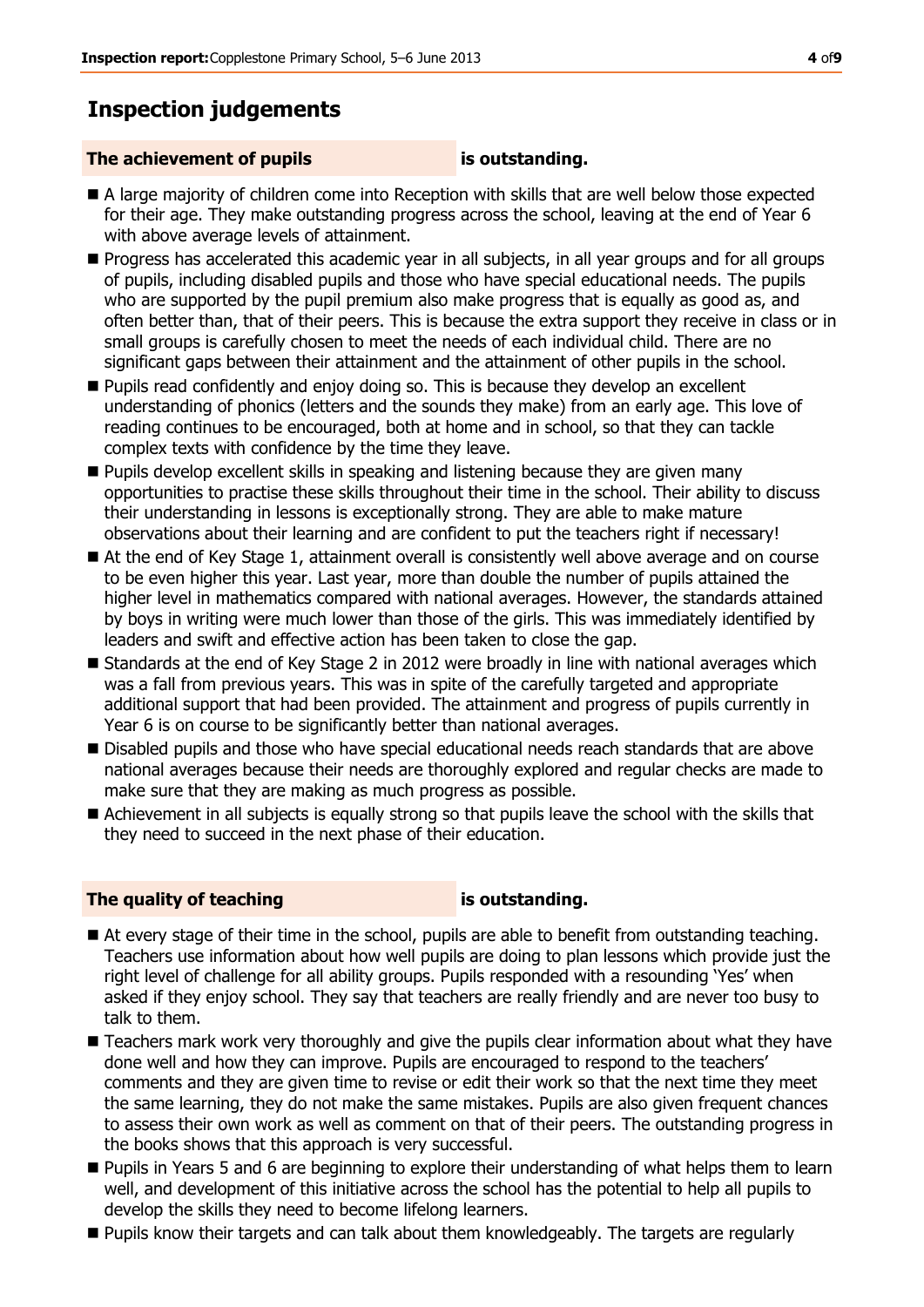referred to when teachers are marking work and pupils are given new ones as soon as possible so that there is always a high level of challenge.

- Teaching assistants are fully involved in the learning of all pupils, not just those who are disabled or who have special educational needs. They have high levels of skill, as shown in the quality of questions they ask and they are proactive in lessons, noticing where extra help is needed. For example, in one lesson, a pupil returned to the classroom after having taken part in another activity; the teaching assistant immediately noticed her slight uncertainty and provided very effective help so that she could confidently get on with her work.
- Not a moment of learning is lost because all the lessons have excellent pace and teachers regularly check on pupils' understanding. This means that when pupils start to work on their own, they do not get stuck because they understand the new ideas and the work they are given provides just the right level of challenge.
- Teachers have excellent subject knowledge and use their expertise very skilfully to help pupils to learn exceptionally well. In an outstanding lesson in Year 6, pupils were introduced to the poem 'If' by Rudyard Kipling and compared it with Benjamin Zephaniah's poem 'Good Hope' before writing their own poem on a similar theme. The teacher was able to give pupils exceptional insight into the similarities of the poems through her skilled questioning. The lesson made an excellent contribution to pupils' spiritual, moral, social and cultural development, as demonstrated by a pupil who explained his thoughts about the message of the poems by saying, 'We all have a little bit of perfect in us, but not everyone has all of it.'
- Because of the excellent relationships between teachers and pupils, there are high levels of trust and both teachers and pupils are confident to take well-measured risks. For example, in an outstanding lesson in Year 5, the teacher exposed stereotypical views of different religions but was able to change pupils' opinions through the careful way he managed their responses.

#### **The behaviour and safety of pupils are outstanding.**

- **Pupils' behaviour is exemplary at all times. Attitudes to learning are excellent and pupils show** great joy in their learning. Pupils are able to sustain concentration for extended periods of time and are so engaged that they do not even consider behaving badly.
- **Pupils show great respect for each other and for all adults, and this respect is mutual. Teachers** manage behaviour with a minimum of effort because there is no need for anything else.
- The school's analysis of patterns of behaviour, which are almost entirely positive, contributes effectively to maintaining the exceptional behaviour and safety of all pupils. There have been no exclusions in the last three years.
- Attendance is consistently in line and occasionally above national averages. The recent focus on this area has brought about significant improvements and there are effective measures in place to deal with any occasional persistent absence.
- Good behaviour is publicly acknowledged, both informally through the praise pupils receive on a day-to-day basis when they are polite, as well as through the weekly reward assemblies. Pupils report that behaviour is always good but that, 'If you are naughty, you have to face the consequences.' They are confident that if there was any bad behaviour, it would be dealt with. Staff, governors, pupils and parents all say that the school is a safe place in which to learn.
- Pupils also say that there is no bullying but that if someone is 'not nice', teachers would quickly put a stop to it. The school regularly discusses anti-bullying in assemblies and in class.
- **Pupils are taught how to keep themselves safe, including when they are on the internet, and** they are able to recognise discriminatory behaviour in a mature and responsible way. They are encouraged to be good as citizens both in the school through the School Council and the ECO Council, as well as in the wider community through, for example, the recent visits to a nearby elderly people's residential home, following some work on dementia awareness.
- **Pupils know where they can go for help if they feel anxious. The 'Feelings Tree' in the entrance** hall is a place they can share their concerns and this can be anonymous if they prefer. There is a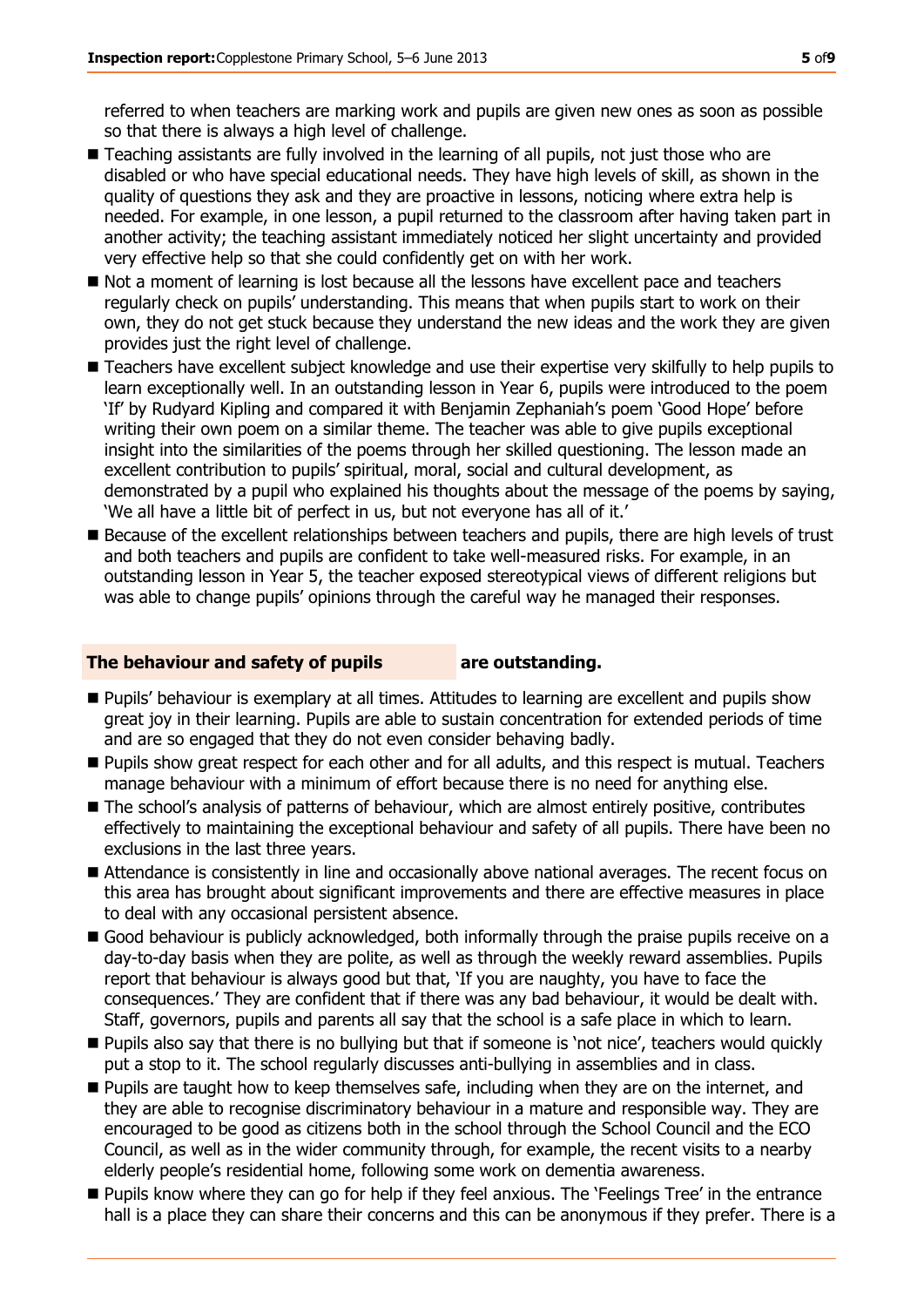'Worry Bag' outside the Year 6 classroom where pupils can privately ask for support.

#### **The leadership and management are outstanding.**

- **E** Leaders and managers at all levels, including governors, have a passion for making Copplestone Primary School the best it can be. They are very quick to recognise when this is not the case and take immediate and effective steps to bring about improvements.
- The very capable headteacher is highly respected by staff and parents alike and he makes sure that other leaders have opportunities to develop their skills. The executive headteacher and the head of teaching and learning both model high expectations in all aspects of their work and those high expectations are willingly pursued by all members of staff. As a result, Copplestone is a highly effective place for pupils to learn.
- Leaders know how well the school is doing because they regularly check on all aspects of the school's work.They ensure that teaching is never less than good and is frequently outstanding, both through training and coaching and through management of performance. Staff are held to account for the progress of the pupils and are not rewarded financially unless it can be seen that they have been successful in helping pupils make at least good progress, particularly those pupils whose circumstances make them vulnerable.
- **Strong links have been made with the on-site pre-school. Teachers from Copplestone and the** pre-school plan together and there are daily opportunities for the pupils to learn together. This was an area for improvement from the last inspection and the progress made in developing the shared curriculum, alongside the success the school has had in accelerating the progress of all pupils, shows that there is strong capacity for improvement.
- The pursuit of excellence is supported by the many exciting opportunities for learning in academic areas and in personal development. Pupils are able to practise their key skills in reading, writing and mathematics through a range of topic-based learning which is made relevant through trips and visitors to the school. Pupils are able to learn orchestral instruments as well as drums, keyboard and piano. There is a school orchestra and pupils take part in many arts events in the local area.
- **Parents are encouraged to become involved in school life through open mornings, reward and** celebration assemblies, 'Fantastic Friday' events held jointly with the other school in the federation, and through volunteering to share their skills with the pupils. All parents who responded to the on-line survey (Parent View) would recommend the school to other parents, which is testament to the high regard in which they hold the school.
- **Procedures for safequarding children fully meet requirements.**
- The local authority has an accurate view of the school's effectiveness and ensures that the excellent practice at Copplestone is shared with other schools.

#### ■ The governance of the school:

- The governing body is exceptionally well informed about the school, including about the quality of teaching, both through the accurate and detailed reports that members receive from leaders and from governors' regular visits to the school. Governors understand what progress information is telling them about strengths and areas which require improvement and they use their understanding to make sure that pupils who benefit from the pupil premium are catching up with their peers. All members of the governing body have a specific area for which they are responsible and they are diligent in monitoring the quality of that area. They effectively challenge and support leaders and return to aspects previously discussed to monitor the actions taken and to evaluate changes. They have carried out an audit to establish the strengths of all members which they use when allocating responsibilities and they regularly undertake training to ensure that they are as effective as possible.They monitor the way in which the school uses its funding and they make sure that only the best teachers are rewarded financially, while those who need support are challenged to improve.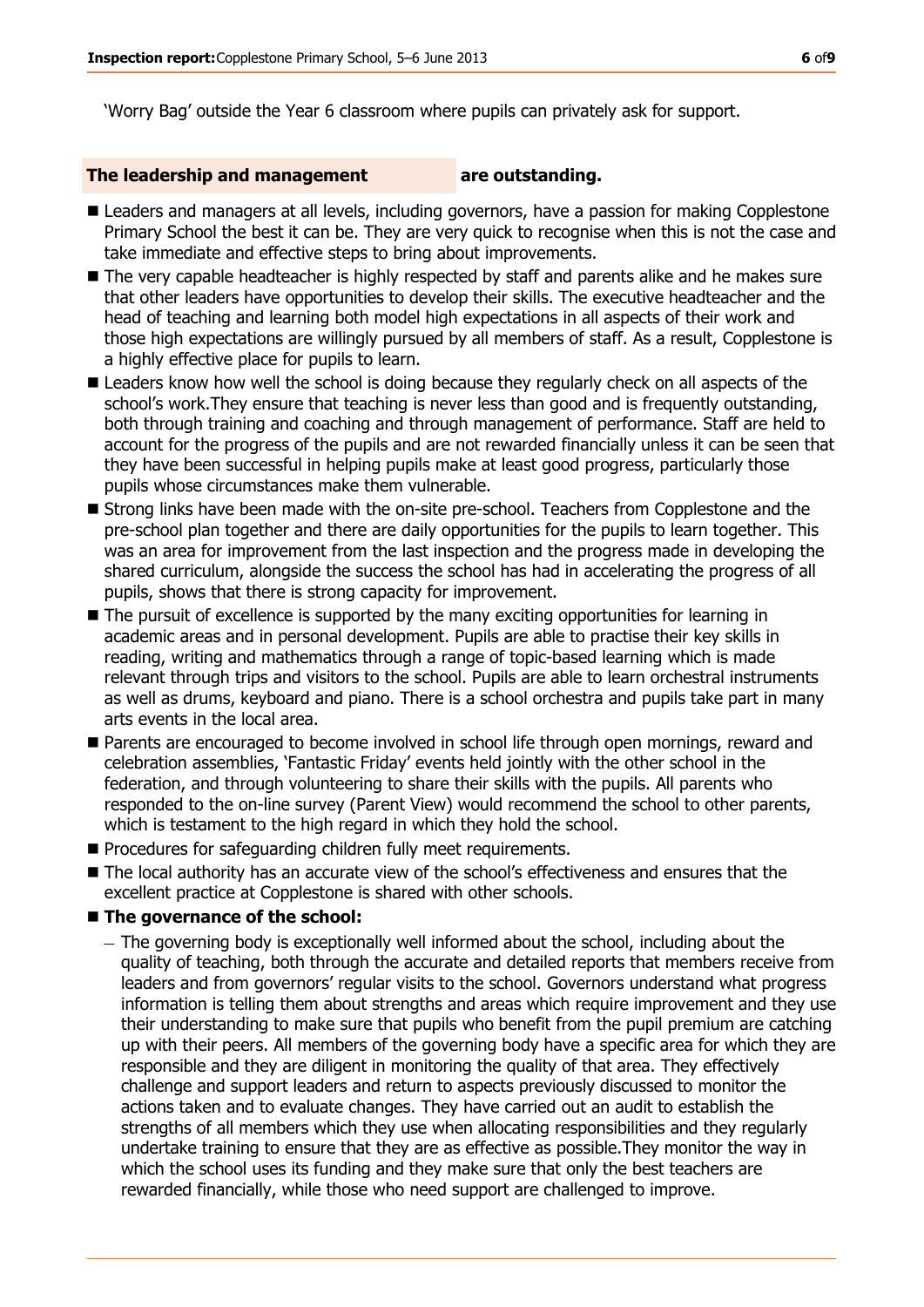## **What inspection judgements mean**

| <b>School</b> |                         |                                                                                                                                                                                                                                                                                                                                                                         |
|---------------|-------------------------|-------------------------------------------------------------------------------------------------------------------------------------------------------------------------------------------------------------------------------------------------------------------------------------------------------------------------------------------------------------------------|
| Grade         | <b>Judgement</b>        | <b>Description</b>                                                                                                                                                                                                                                                                                                                                                      |
| Grade 1       | Outstanding             | An outstanding school is highly effective in delivering outcomes<br>that provide exceptionally well for all its pupils' needs. This ensures<br>that pupils are very well equipped for the next stage of their<br>education, training or employment.                                                                                                                     |
| Grade 2       | Good                    | A good school is effective in delivering outcomes that provide well<br>for all its pupils' needs. Pupils are well prepared for the next stage<br>of their education, training or employment.                                                                                                                                                                            |
| Grade 3       | Requires<br>improvement | A school that requires improvement is not yet a good school, but it<br>is not inadequate. This school will receive a full inspection within<br>24 months from the date of this inspection.                                                                                                                                                                              |
| Grade 4       | Inadequate              | A school that has serious weaknesses is inadequate overall and<br>requires significant improvement but leadership and management<br>are judged to be Grade 3 or better. This school will receive regular<br>monitoring by Ofsted inspectors.                                                                                                                            |
|               |                         | A school that requires special measures is one where the school is<br>failing to give its pupils an acceptable standard of education and<br>the school's leaders, managers or governors have not<br>demonstrated that they have the capacity to secure the necessary<br>improvement in the school. This school will receive regular<br>monitoring by Ofsted inspectors. |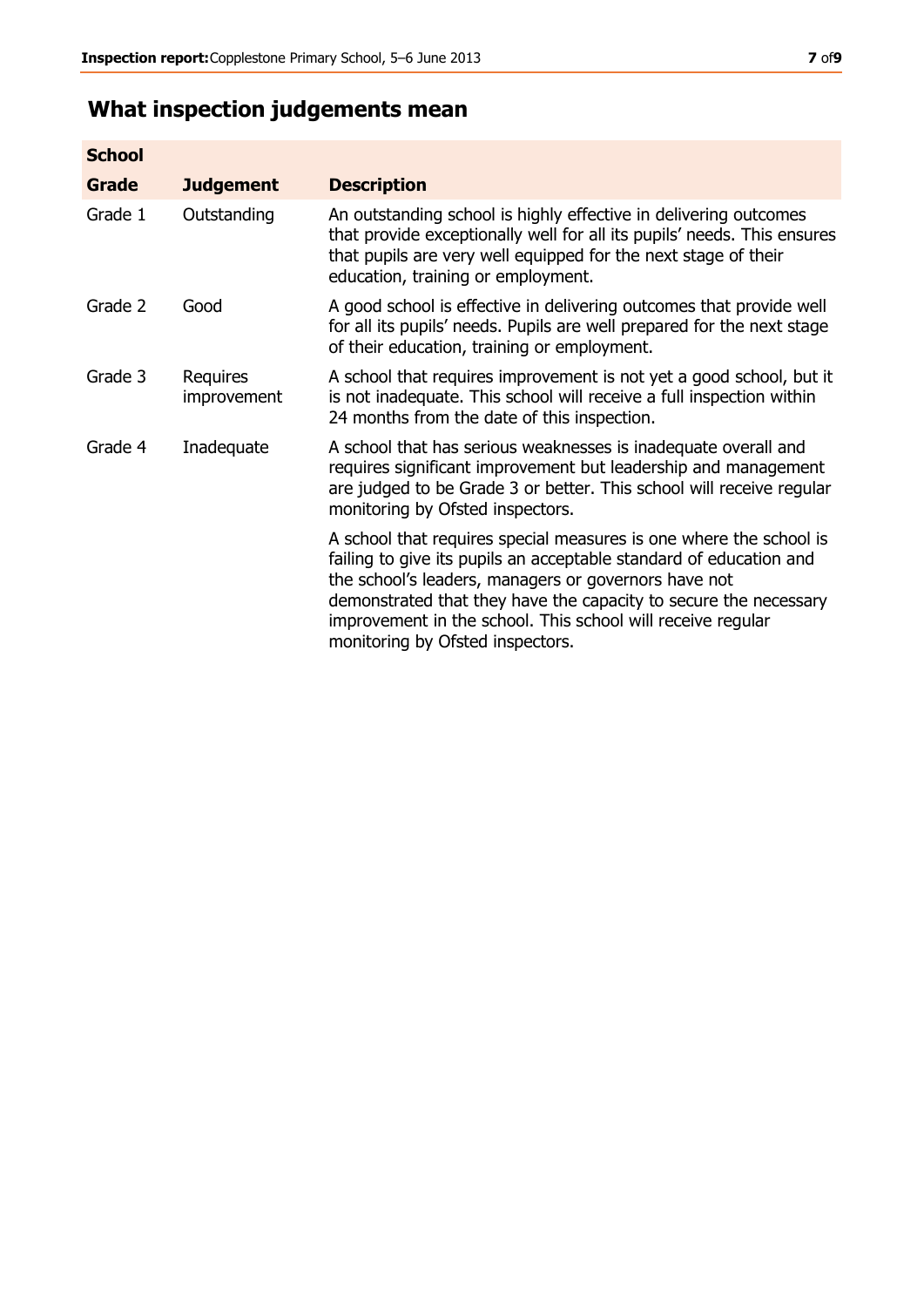### **School details**

| Unique reference number  | 113068 |
|--------------------------|--------|
| <b>Local authority</b>   | Devon  |
| <b>Inspection number</b> | 412509 |

| <b>Type of school</b>               | Primary                                |
|-------------------------------------|----------------------------------------|
| <b>School category</b>              | Community                              |
| Age range of pupils                 | $4 - 11$                               |
| <b>Gender of pupils</b>             | Mixed                                  |
| Number of pupils on the school roll | 194                                    |
| <b>Appropriate authority</b>        | The governing body                     |
| <b>Chair</b>                        | Liz Orme                               |
| <b>Headteacher</b>                  | <b>Stuart Busby</b>                    |
| Date of previous school inspection  | 12-13 July 2010                        |
| <b>Telephone number</b>             | 01363 84265                            |
| <b>Email address</b>                | admin@copplestone-primary.devon.sch.uk |